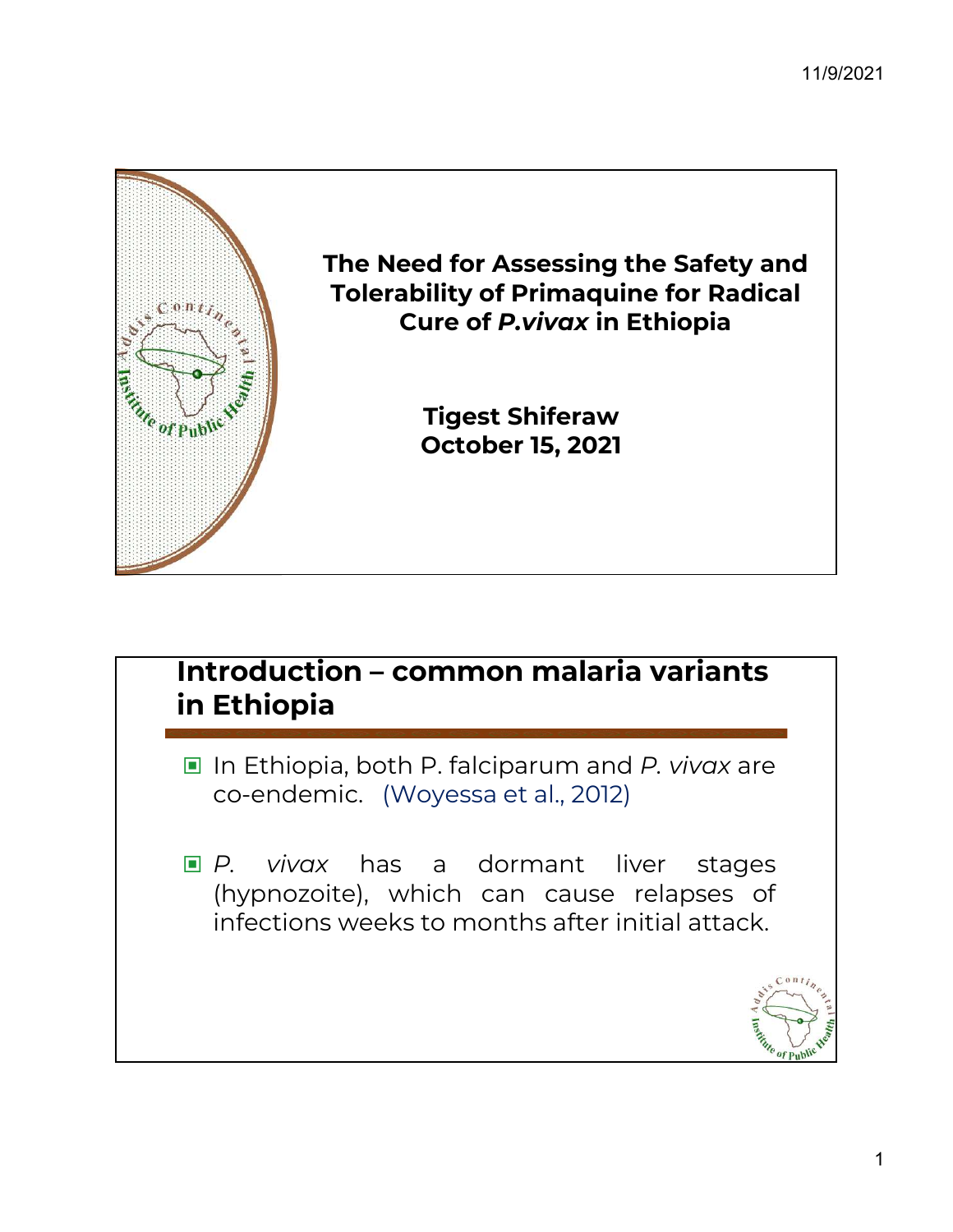# **Introduction – primaquine for radical<br>treatment<br>■ WHO recommends primaquine for radical<br>cure of** *P. vivax***. (WHO, 2016) Troduction – primaquine for radical<br>Patment<br>WHO recommends primaquine for radicure of P. vivax. (WHO, 2016)<br>Ethiopia adopted WHO recommendation** Introduction – primaquine for radical treatment

- 
- **Introduction primaquine for radical<br>
Lethandre WHO recommends primaquine for radical<br>
Ethiopia adopted WHO recommendation to<br>
Lethiopia adopted WHO recommendation to<br>
Lethiopia adopted WHO recommendation to<br>
Lethiopia a Example 10 Factors**<br> **Example 10 Factor**<br>
WHO recommends primaquine for radical<br>
cure of *P. vivax* (WHO, 2016)<br>
Ethiopia adopted WHO recommendation to<br>
use Primaquine for radical cure of *P. vivax* to<br>
prevent relapses. **Patment**<br>
WHO recommends primaquine for radica<br>
cure of *P. vivax.* (WHO, 2016)<br>
Ethiopia adopted WHO recommendation to<br>
use Primaquine for radical cure of *P. vivax* to<br>
prevent relapses. (FMoH, 2018)<br>
However, clinician ■ WHO recommends primaquine for radical<br>
cure of *P. vivax.* (WHO, 2016)<br>
■ Ethiopia adopted WHO recommendation to<br>
use Primaquine for radical cure of *P. vivax* to<br>
prevent relapses. (FMoH, 2018)<br>
■ However, clinicians f
- cure of *P. vivax.* (WHO, 2016)<br>
Ethiopia adopted WHO recommendation to<br>
use Primaquine for radical cure of *P. vivax* to<br>
prevent relapses. (FMoH, 2018)<br>
However, clinicians fear of hemolytic anemia<br>
associated with Prima Ethiopia adopted WHO recommendation to<br>use Primaquine for radical cure of *P. vivax* to<br>prevent relapses. (FMoH, 2018)<br>However, clinicians fear of hemolytic anemia<br>associated with Primaquine use in G6PD<br>deficient patients Ethiopia adopted WHO recommenda<br>use Primaquine for radical cure of P. v<br>prevent relapses. (FMoH, 2018)<br>However, clinicians fear of hemolytic a<br>associated with Primaquine use in<br>deficient patients is a challenge to so<br>Prima

### Introduction – the need for additional evidence

- ▣ Previously, a nationwide Study have demonstrated low G6PD deficiency prevalence in Ethiopia. (Assefa et al., 2018) ■ Previously, a nationwide Study have<br>
demonstrated low G6PD deficiency<br>
prevalence in Ethiopia. (Assefa et al., 2018)<br>
■ However, there is a need for active evaluation<br>
of the safety and tolerability of Primaquine<br>
used
- Previously, a nationwide Study have<br>demonstrated low G6PD deficiency<br>prevalence in Ethiopia. (Assefa et al., 2018)<br>However, there is a need for active evaluation<br>of the safety and tolerability of Primaquine<br>used for radica Previously, a nationwide study nave<br>demonstrated low G6PD deficiency<br>prevalence in Ethiopia. (Assefa et al., 2018)<br>However, there is a need for active evaluation<br>of the safety and tolerability of Primaquine<br>used for radica

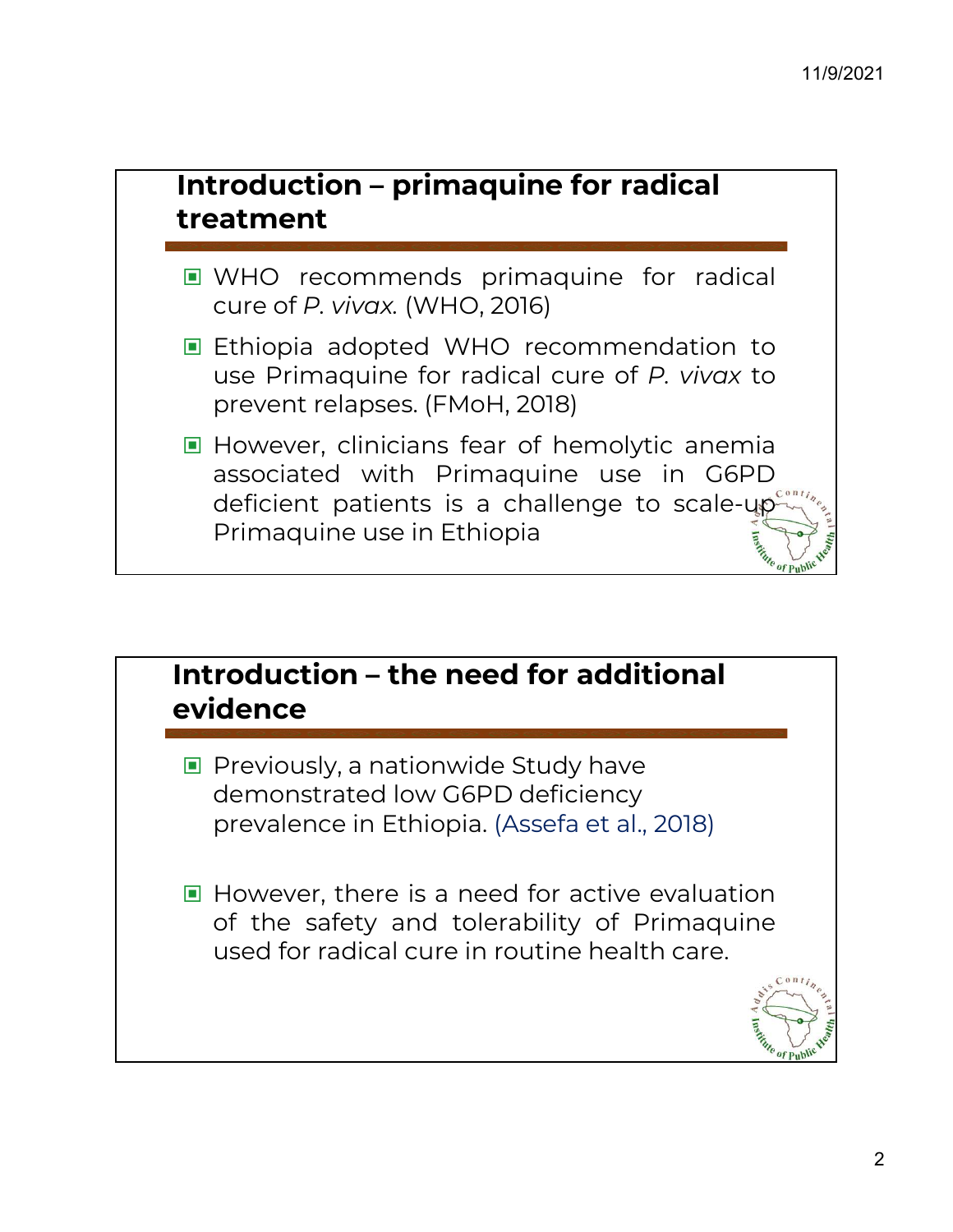

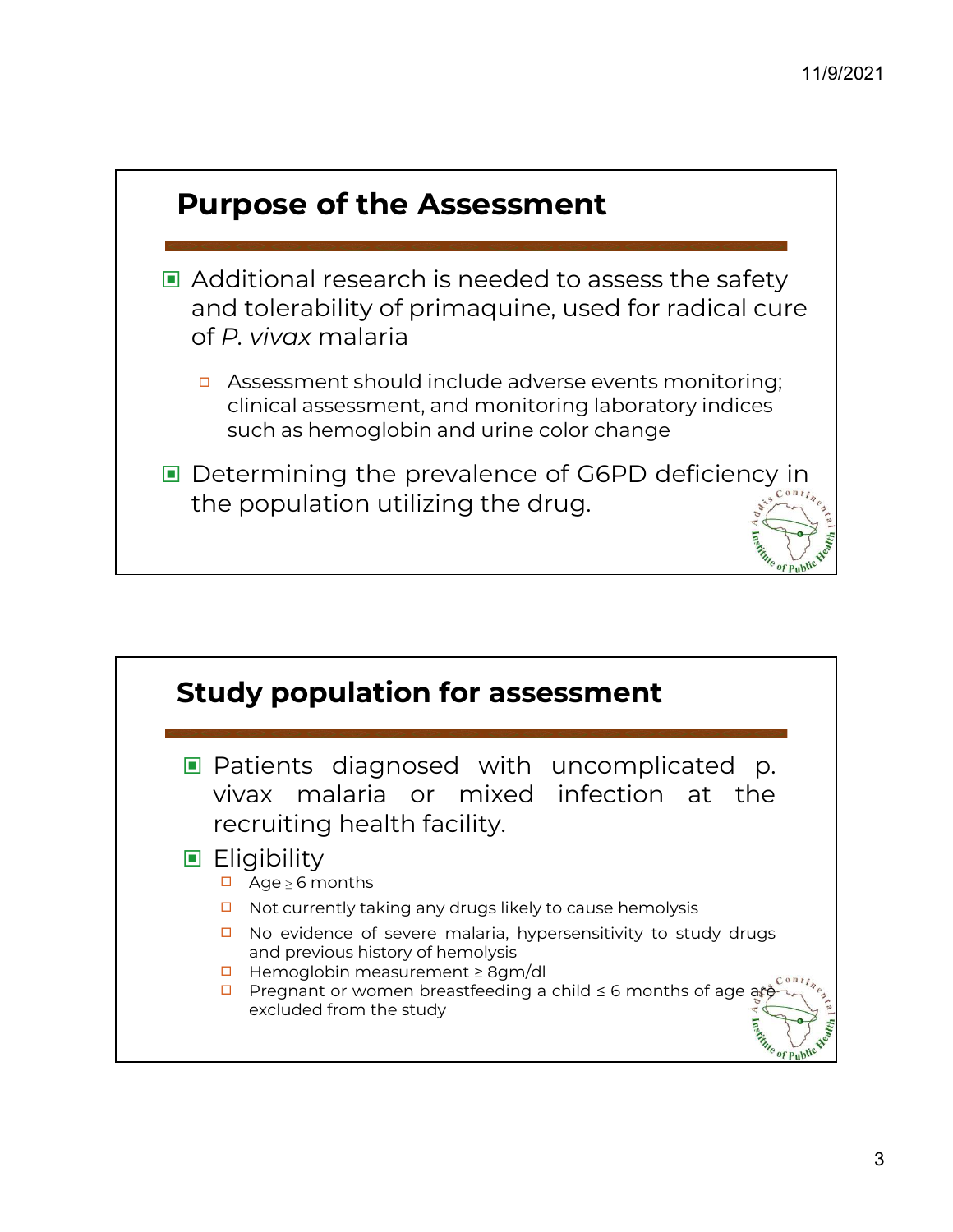| ■ Data collection on days 0 (treatment initiation),                                                     |                |                |          |            |                 |          |
|---------------------------------------------------------------------------------------------------------|----------------|----------------|----------|------------|-----------------|----------|
| 3, 7, 13 and 27.                                                                                        |                |                |          |            |                 |          |
| Lab tests and adverse event monitoring                                                                  | D <sub>0</sub> | D <sub>3</sub> | D7       | <b>D13</b> | D <sub>27</sub> |          |
| Hb testing                                                                                              | X              | X              | X        | X          | $\times$        |          |
|                                                                                                         | X              | $\times$       | $\times$ | $\times$   | $\times$        |          |
|                                                                                                         |                |                |          |            |                 |          |
|                                                                                                         | X              |                |          |            |                 |          |
|                                                                                                         | X              |                |          |            |                 |          |
|                                                                                                         |                |                |          |            | $\times$        |          |
| Urine testing<br>Pregnancy testing (women)<br>DBS collected<br>G6PD testing<br>Adverse event monitoring |                | X              | $\times$ | $\times$   | $\times$        | $C^{on}$ |

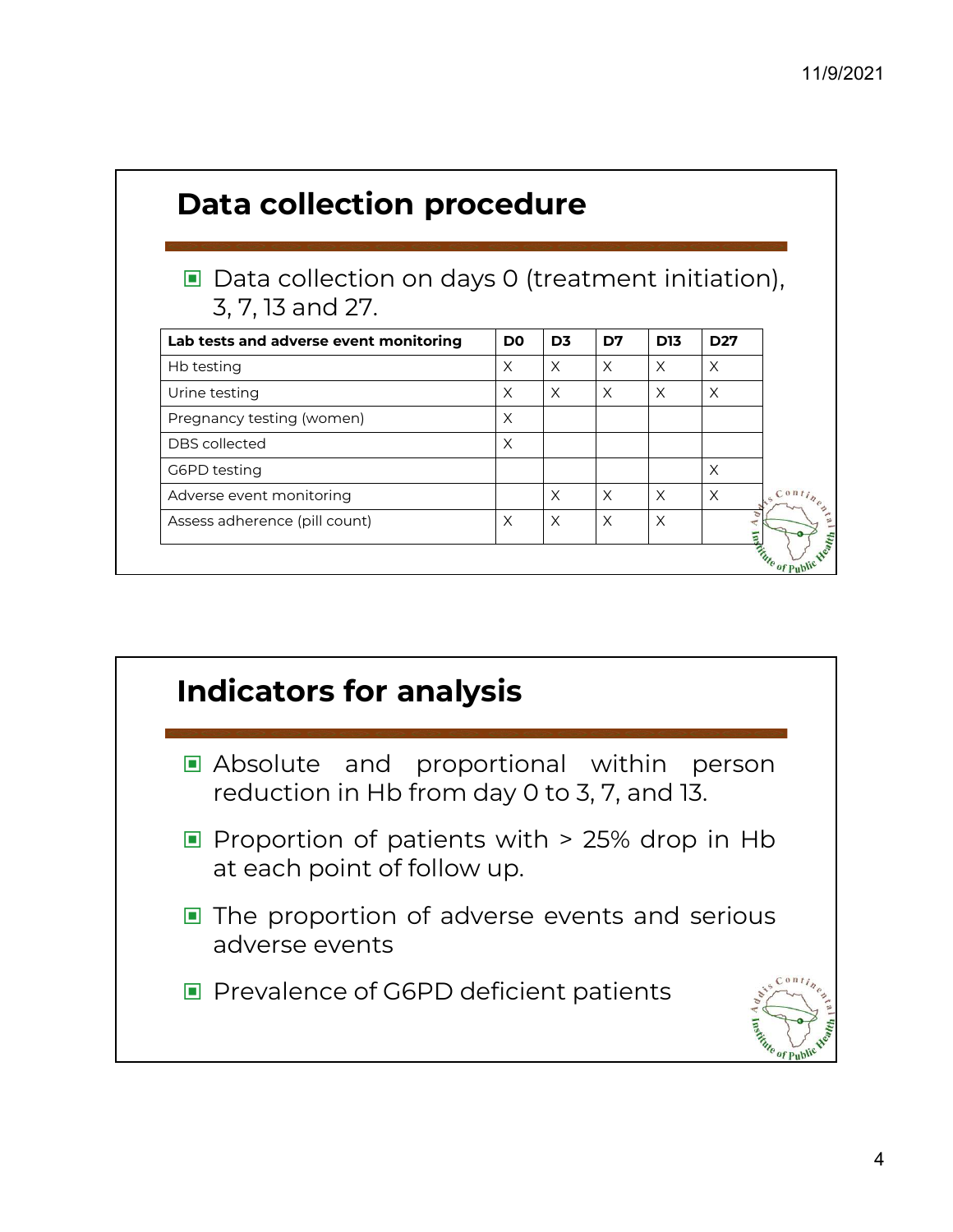### Potential challenges in conducting the assessment

- ▣ Achieving sufficient sample size in a short period of time, because of low P. vivax load in some regions
- ▣ Choosing the correct G6PD test kit

### Summary

- **Summary<br>
Example 19 Assessing the Safety and Tolerability of Primaquine for<br>
Formatical cure of** *P.vivax* **in Ethiopia is important to<br>
implment the MOH guidelines; and contribute to the Summary<br>Assessing the Safety and Tolerability of Primaquine for<br>radical cure of** *P.vivax* **in Ethiopia is important to<br>implment the MOH guidelines; and contribute to the<br>malaria elimination endeavor in Ethiopia. Summary<br>Assessing the Safety and Tolerability of Primaquine for<br>radical cure of** *P.vivox* **in Ethiopia is important to<br>implment the MOH guidelines; and contribute to the<br>malaria elimination endeavor in Ethiopia. Summary<br>
Summary**<br>
Assessing the Safety and Tolerability of Primaquine for<br>
radical cure of *P.vivax* in Ethiopia is important to<br>
implment the MOH guidelines; and contribute to the<br>
malaria elimination endeavor in Ethiop ■ Assessing the Safety and Tolerability of Primaquine for<br>radical cure of *P.vivox* in Ethiopia is important to<br>implment the MOH guidelines; and contribute to the<br>malaria elimination endeavor in Ethiopia.<br>■ Such informati **E** Assessing the Safety and Tolerability of Primaquine for<br>radical cure of *P. vivax* in Ethiopia is important to<br>implment the MOH guidelines; and contribute to the<br>malaria elimination endeavor in Ethiopia.<br>**E** Such info
- 
- radical cure of *P.vivax* in Ethiopia is important to<br>implment the MOH guidelines; and contribute to the<br>malaria elimination endeavor in Ethiopia.<br>Such information is critical for providers to confidently<br>administer prima implment the MOH guidelines; and contribute to<br>malaria elimination endeavor in Ethiopia.<br>Such information is critical for providers to confide<br>administer primaquine in radical cure of *P. vivax*.<br>Currently, a study is und

te of Publi